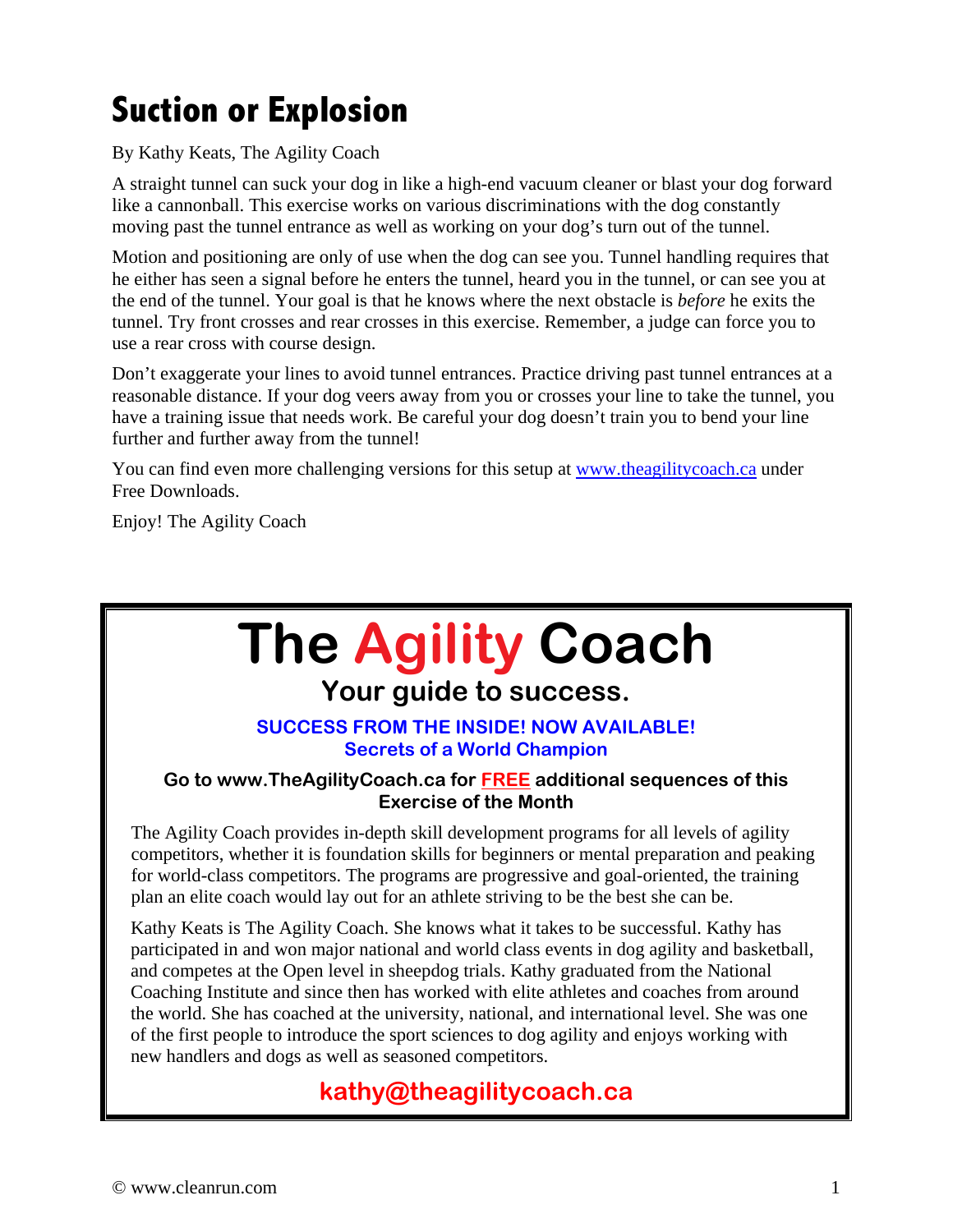**Setup** 

| 10                   | 20 | 30 | 40 |       |
|----------------------|----|----|----|-------|
|                      |    |    |    |       |
| 10                   |    |    |    | 10    |
| $\overline{20}$      |    |    |    | 20    |
| $\overline{30}$<br>4 |    |    |    | $-30$ |
| 40                   |    |    |    | 40    |
| $\overline{50}$      |    |    |    | 50    |
| 60                   |    |    |    | 60    |
| 10                   | 20 | 30 | 40 |       |

### **Exercises 1 & 2**

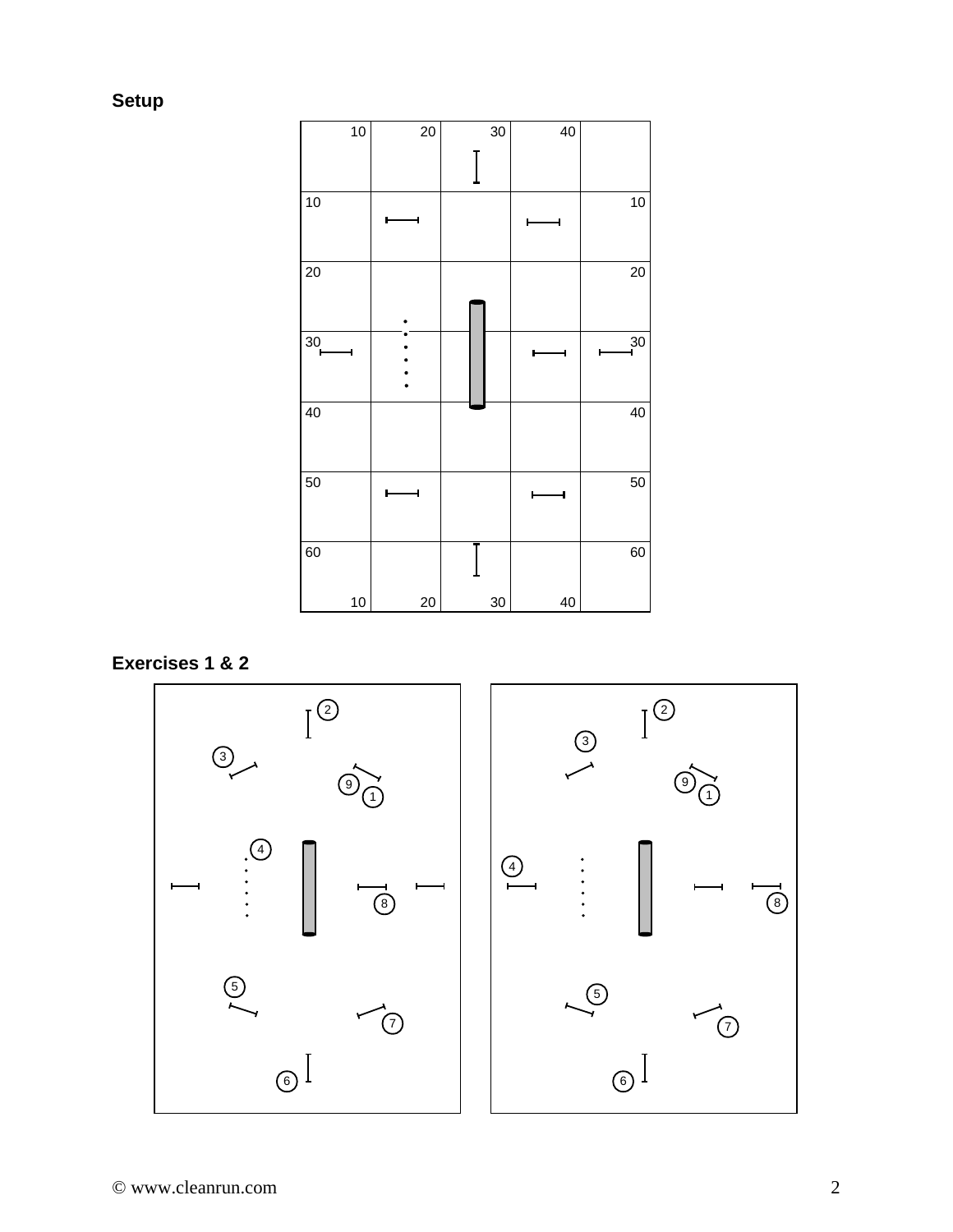